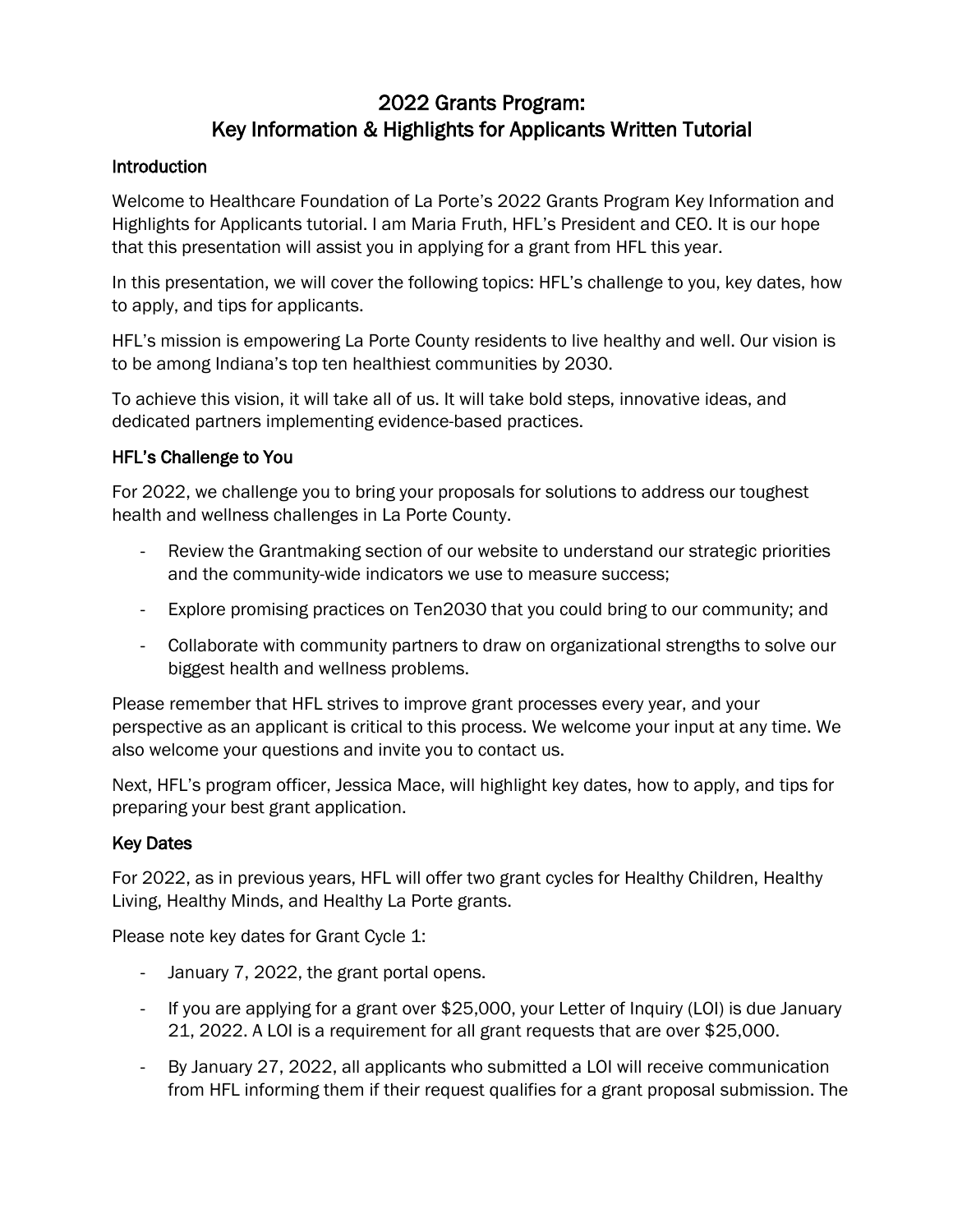LOI helps to avoid an applicant spending time and effort on a proposal that does not fit HFL's strategic priorities and guidelines.

- On February 25, 2022, all applications are due, and the grant portal will close at 11:59 pm.

For Grant Cycle 2:

- The grant portal will open on May 27, 2022.
- For grant requests over \$25,000, LOIs are due June 10, 2022.
- By June 16, 2022, applicants who submitted a LOI will receive communication from HFL to inform them if their request qualifies for a grant proposal submission.
- On July 15, 2022, all applications are due, and the grant portal will close at 11:59 pm.

For the entire timeline of communication and funding, please visit our website.

# How to Apply

Next, we will briefly explain how to apply for a grant for first time applicants and for people who need a refresher.

- To apply for a grant, you will need to logon to HFL's grant portal.
- You can access the grant portal on our website via any of the Grantmaking pages. Look for Grant Portal with the pencil icon.

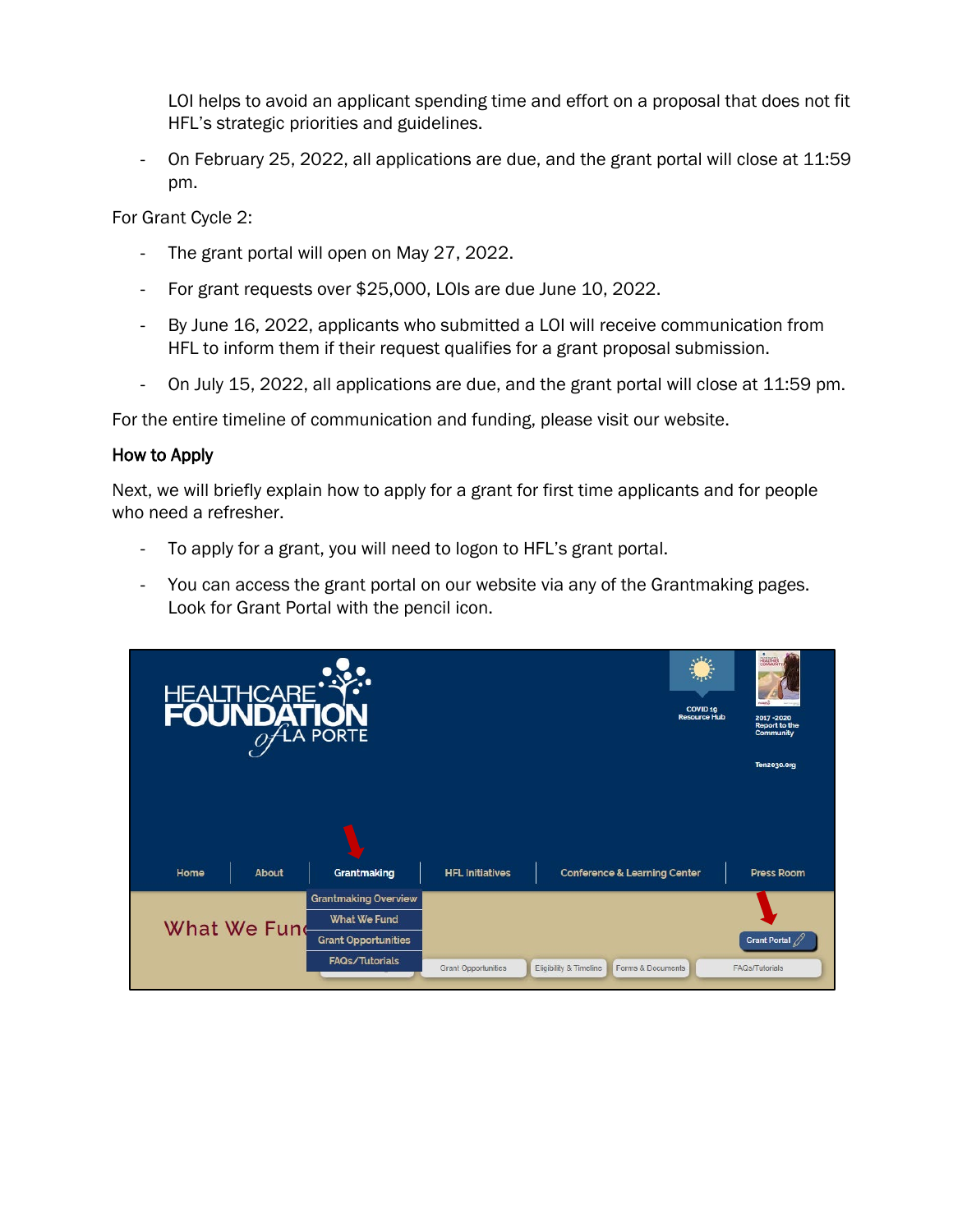- On the logon page, enter your email address and password. If you are unsure of your logon credentials, please contact us and we can help you.

| HEALTHCARE <sup>1</sup><br>Logon Page                                                                                                                                                                                                                                                                                                                                                                                                    |                                                                                                                                                                                                                                                            |  |  |  |  |
|------------------------------------------------------------------------------------------------------------------------------------------------------------------------------------------------------------------------------------------------------------------------------------------------------------------------------------------------------------------------------------------------------------------------------------------|------------------------------------------------------------------------------------------------------------------------------------------------------------------------------------------------------------------------------------------------------------|--|--|--|--|
| Your Session Has Expired<br>(i) As a security measure, since your session was inactive, it has timed out.<br>To start a new session, please log in below.<br>If you received a third-party link in an email, revisiting the provided link will log you in.<br>$\odot$ If you were filling out an application, it was automatically saved prior to timing out.<br>You can finish by choosing it from the Dashboard after logging back in. |                                                                                                                                                                                                                                                            |  |  |  |  |
| Email Address*<br>Welcome to the Online Grants Manager - where you can apply to<br>Healthcare Foundation of La Porte's grant programs.<br>jmace@hflaporte.org                                                                                                                                                                                                                                                                            |                                                                                                                                                                                                                                                            |  |  |  |  |
| Password*<br><br><b>Create New Account</b><br>Log On<br>Forgot your Password?                                                                                                                                                                                                                                                                                                                                                            | * Watch our Tutorial to apply for grants up to \$25,000<br>https://vimeo.com/221469230<br>* Watch our Tutorial to apply for grants over \$25,000<br>https://vimeo.com/221764762<br>First time here? Click "Create New Account." Be sure to keep this login |  |  |  |  |

- When you logon, you will be brought to your dashboard. Click on Apply at the top of the screen.

| <b>■ Apply</b><br>la Fax to File<br>m                                                                                        |                              |                                                                                                                                     |  |
|------------------------------------------------------------------------------------------------------------------------------|------------------------------|-------------------------------------------------------------------------------------------------------------------------------------|--|
| <b>Applicant Dashboard</b>                                                                                                   |                              |                                                                                                                                     |  |
|                                                                                                                              |                              |                                                                                                                                     |  |
| <b>Applicant:</b><br>Ms. Jessica Mace<br>jmace@hflaporte.org<br>219-326-2471<br>140 East Shore Parkway<br>La Porte, IN 46350 | <b>Contact Email History</b> | Organization:<br>Healthcare Foundation of La Porte<br>12-1234567<br>219-326-2471<br>140 East Shore Parkway<br>La Porte, IN 46350 US |  |
| (i) If your organization information does not appear correct, please contact the funder. Thank you.                          |                              |                                                                                                                                     |  |
| <b>Historical Requests</b> 1<br><b>Active Requests (0)</b>                                                                   |                              |                                                                                                                                     |  |
| You do not have any Active Requests. Click Apply to begin the application process.                                           |                              |                                                                                                                                     |  |
|                                                                                                                              |                              |                                                                                                                                     |  |

On the Apply page, you will see HFL's open grant opportunities.

- To apply for a grant over \$25,000, you will use the Grants over \$25,000 application process. Requests for grants over \$25,000 require a letter of inquiry, or LOI, as a first step. The LOI is completed via our grant portal. To prepare and submit a LOI, you will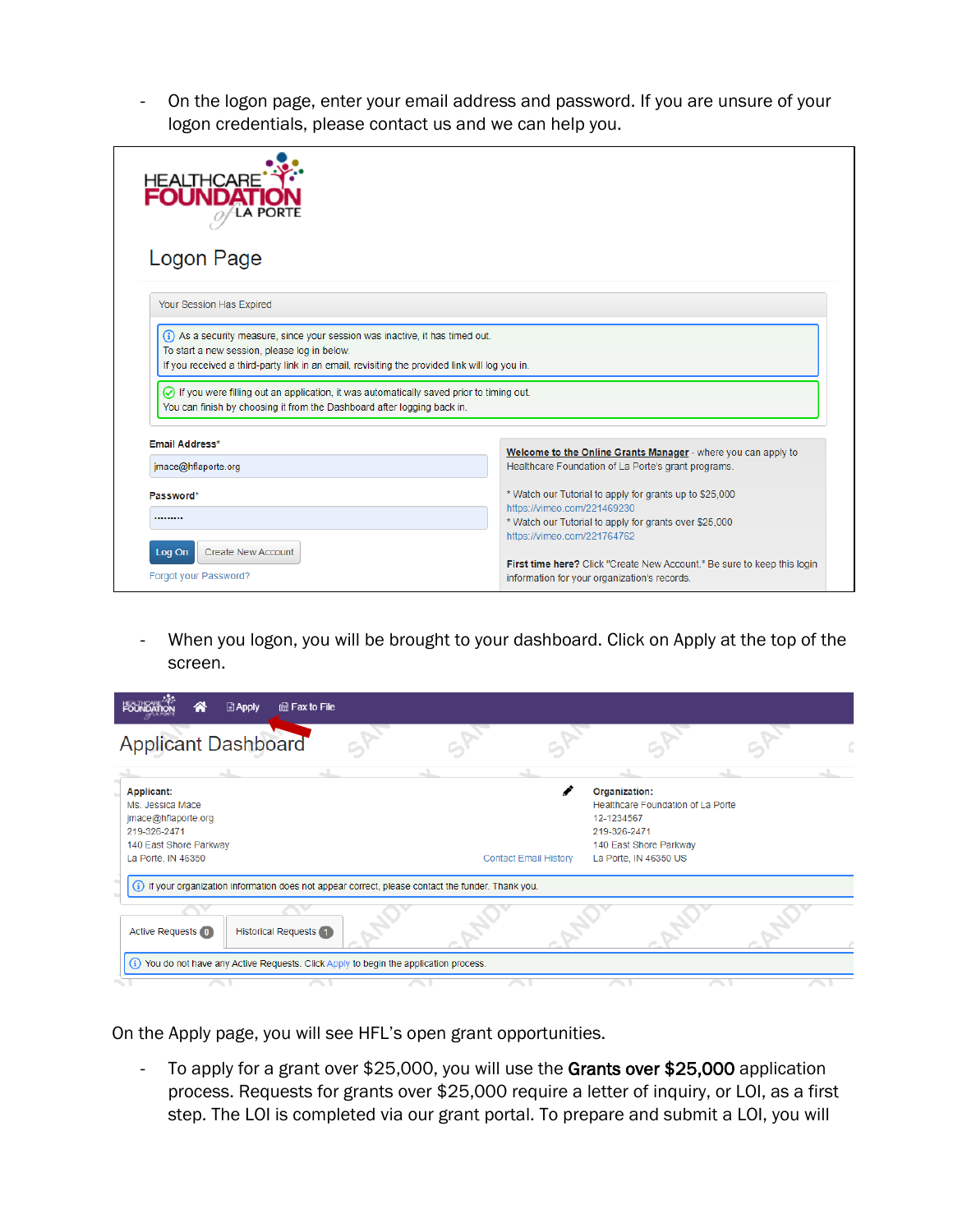click on the blue Apply button that will appear here when the grant portal is open. This will take you to the LOI form.

| ∣≞ Apply                                                                                                                      |                                                                                                                                |  |                                                                                                                                                                                                                   |  |                                                     |
|-------------------------------------------------------------------------------------------------------------------------------|--------------------------------------------------------------------------------------------------------------------------------|--|-------------------------------------------------------------------------------------------------------------------------------------------------------------------------------------------------------------------|--|-----------------------------------------------------|
| Q Quick Search                                                                                                                |                                                                                                                                |  |                                                                                                                                                                                                                   |  | ×                                                   |
|                                                                                                                               | <b>Healthcare Foundation of La Porte Grant Opportunities</b>                                                                   |  |                                                                                                                                                                                                                   |  |                                                     |
|                                                                                                                               | For information about the types of grants HFL makes, learn more here.                                                          |  | Healthcare Foundation of La Porte (HFL) welcomes grant applications. Please find more information about our open opportunities below                                                                              |  |                                                     |
|                                                                                                                               | To see grantee eligibility requirements and grant cycle timelines, click here.                                                 |  |                                                                                                                                                                                                                   |  |                                                     |
| View a list of grant FAQ's here.                                                                                              |                                                                                                                                |  |                                                                                                                                                                                                                   |  |                                                     |
|                                                                                                                               |                                                                                                                                |  | If you have questions or need assistance, please contact us by email at contact@hflaporte.org or call 219.326.2471.                                                                                               |  |                                                     |
| 2022 Cycle 1 Grants over \$25,000                                                                                             |                                                                                                                                |  |                                                                                                                                                                                                                   |  | Accepting Submissions from 01/07/2022 to 02/25/2022 |
|                                                                                                                               | our grants. Please note that HFL does not consider requests for Healthy La Porte grants over \$25,000.                         |  | This application is for grant requests OVER \$25,000. Grant requests over \$25,000 address one of HFL's strategic priorities of Healthy Children, Healthy Living, and Healthy Minds. Visit our website to learn p |  |                                                     |
|                                                                                                                               |                                                                                                                                |  | Applications to apply for a grant over \$25,000 require a Letter of Inquiry (LOI) as a first step. LOIs must be submitted no later than 11:59 pm CST on January 21, 2022. Please note:                            |  |                                                     |
|                                                                                                                               | . Invitations to proceed to the full application will be sent out no later than January 27, 2022.                              |  | . A LOI is not a vague exploration of an idea. It is assumed that you have already thought through your proposed project/program (including a budget) and are presenting an abbreviated description.              |  |                                                     |
|                                                                                                                               | . If invited to proceed, full applications must be submitted no later than 11:59 pm CST on February 25, 2022.                  |  |                                                                                                                                                                                                                   |  |                                                     |
| . HFL will review all submitted LOIs within 3-5 business days.<br>• Applicants may receive a request for further information. |                                                                                                                                |  |                                                                                                                                                                                                                   |  |                                                     |
|                                                                                                                               | . Only applicants who receive a favorable response to their LOI will have access to the application to submit a full proposal. |  |                                                                                                                                                                                                                   |  |                                                     |
|                                                                                                                               |                                                                                                                                |  |                                                                                                                                                                                                                   |  |                                                     |

- You may preview the form using the Preview button here.

| l≡ੀ Appl∖                                                                      |                                                                                                                               |                                                                                                                                                                                                                    |                                                                                                                                |                                                                                                                                                                                        |                                                                                                                                                                                                                            |                                                     |
|--------------------------------------------------------------------------------|-------------------------------------------------------------------------------------------------------------------------------|--------------------------------------------------------------------------------------------------------------------------------------------------------------------------------------------------------------------|--------------------------------------------------------------------------------------------------------------------------------|----------------------------------------------------------------------------------------------------------------------------------------------------------------------------------------|----------------------------------------------------------------------------------------------------------------------------------------------------------------------------------------------------------------------------|-----------------------------------------------------|
| Quick Search<br>Q                                                              |                                                                                                                               |                                                                                                                                                                                                                    |                                                                                                                                |                                                                                                                                                                                        |                                                                                                                                                                                                                            | ×                                                   |
| <b>Healthcare Foundation of La Porte Grant Opportunities</b>                   |                                                                                                                               |                                                                                                                                                                                                                    |                                                                                                                                |                                                                                                                                                                                        |                                                                                                                                                                                                                            |                                                     |
|                                                                                |                                                                                                                               |                                                                                                                                                                                                                    |                                                                                                                                | Healthcare Foundation of La Porte (HFL) welcomes grant applications. Please find more information about our open opportunities belov                                                   |                                                                                                                                                                                                                            |                                                     |
| For information about the types of grants HFL makes, learn more here.          |                                                                                                                               |                                                                                                                                                                                                                    |                                                                                                                                |                                                                                                                                                                                        |                                                                                                                                                                                                                            |                                                     |
| To see grantee eligibility requirements and grant cycle timelines, click here. |                                                                                                                               |                                                                                                                                                                                                                    |                                                                                                                                |                                                                                                                                                                                        |                                                                                                                                                                                                                            |                                                     |
| View a list of grant FAQ's here.                                               |                                                                                                                               |                                                                                                                                                                                                                    |                                                                                                                                |                                                                                                                                                                                        |                                                                                                                                                                                                                            |                                                     |
|                                                                                |                                                                                                                               |                                                                                                                                                                                                                    |                                                                                                                                | If you have questions or need assistance, please contact us by email at contact@hflaporte.org or call 219.326.2471.                                                                    |                                                                                                                                                                                                                            |                                                     |
| 2022 Cycle 1 Grants over \$25,000                                              |                                                                                                                               |                                                                                                                                                                                                                    |                                                                                                                                |                                                                                                                                                                                        |                                                                                                                                                                                                                            | Accepting Submissions from 01/07/2022 to 02/25/2022 |
|                                                                                |                                                                                                                               | our grants. Please note that HFL does not consider requests for Healthy La Porte grants over \$25,000.                                                                                                             |                                                                                                                                |                                                                                                                                                                                        | This application is for grant requests OVER \$25,000. Grant requests over \$25,000 address one of HFL's strategic priorities of Healthy Children, Healthy Living, and Healthy Minds. Visit our website to learn more about |                                                     |
|                                                                                |                                                                                                                               |                                                                                                                                                                                                                    |                                                                                                                                | Applications to apply for a grant over \$25,000 require a Letter of Inquiry (LOI) as a first step. LOIs must be submitted no later than 11:59 pm CST on January 21, 2022. Please note: |                                                                                                                                                                                                                            |                                                     |
|                                                                                | . HFL will review all submitted LOIs within 3-5 business days.<br>• Applicants may receive a request for further information. | . Invitations to proceed to the full application will be sent out no later than January 27, 2022.<br>- If invited to proceed, full applications must be submitted no later than 11:59 pm CST on February 25, 2022. | . Only applicants who receive a favorable response to their LOI will have access to the application to submit a full proposal. |                                                                                                                                                                                        | . A LOI is not a vague exploration of an idea. It is assumed that you have already thought through your proposed project/program (including a budget) and are presenting an abbreviated description.                       |                                                     |
| <b>O</b> Preview                                                               |                                                                                                                               |                                                                                                                                                                                                                    |                                                                                                                                |                                                                                                                                                                                        |                                                                                                                                                                                                                            |                                                     |

- Once you submit your LOI, HFL will review and respond within 3 to 5 days. If your request qualifies for a full proposal submission, you will receive access to the full application form. Please note that HFL does not accept requests for Healthy La Porte grants over \$25,000.
- Use Grants UP TO \$25,000 to apply for grants of \$25,000 and under. This includes grants addressing one of our strategic priorities as well as Healthy La Porte grants.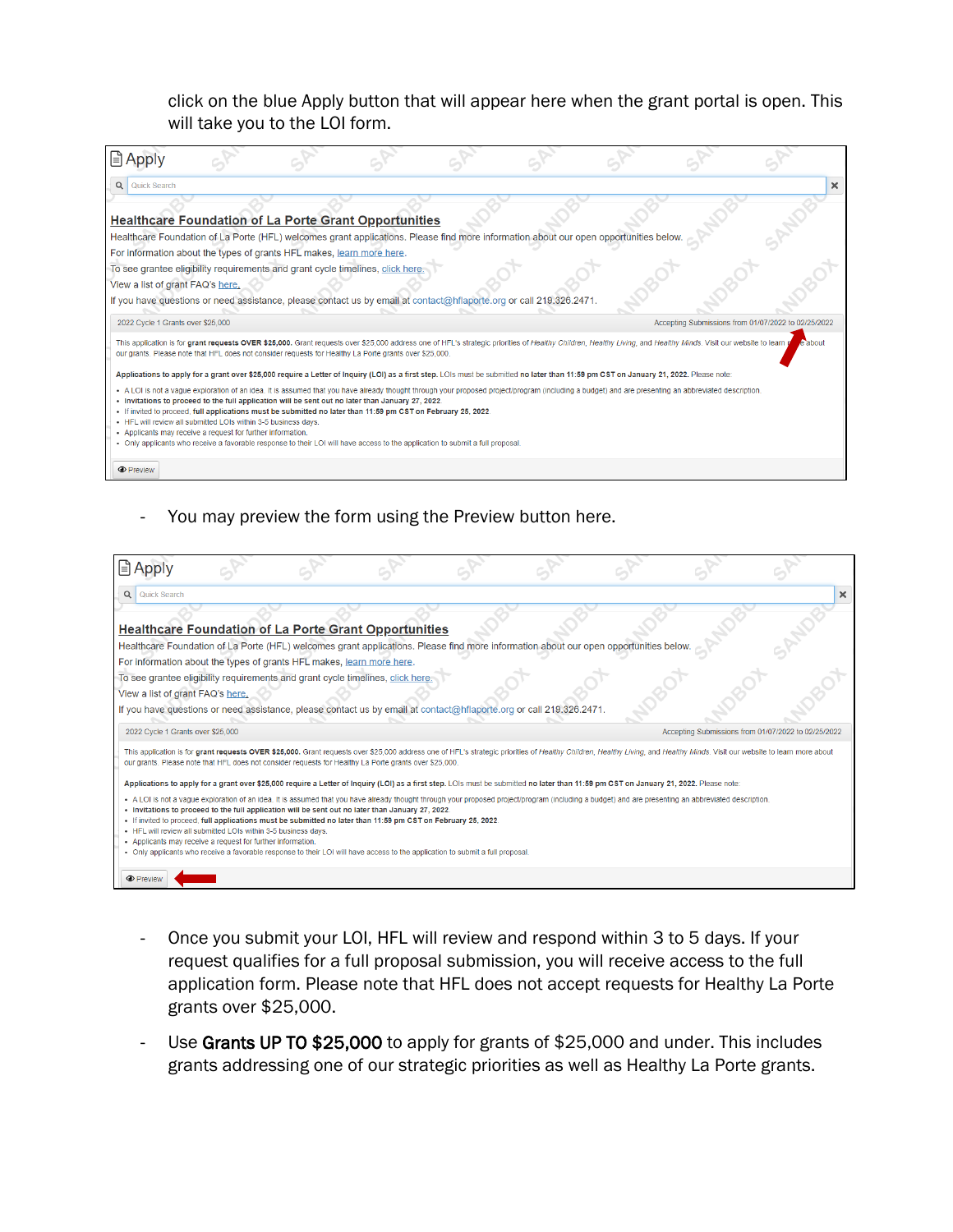#### Tips for Applicants

Tip 1: Understand HFL's strategic priorities and community-wide indicators. This may seem basic, but it is crucial. Please visit the Grantmaking section of our website. The What We Fund page presents HFL's strategic priorities, the results we seek, and the community-wide indicators we use to measure progress. Take Healthy Children for example. The result we seek for Healthy Children is: All children in La Porte County are healthy, well, and safe. The community-wide indicators to measure progress are listed to the right. You can click on each indicator to learn more. Most indicators will link to HFL's Ten2030 website.

| HEALTHY<br>CHILDREN<br>Grantmaking                                                                                                                                                                                                                                                                                                                                                                                                                                                                                                                                                                        | <b>Grant Portal</b><br><b>Current Grant Opportunities</b><br><b>Eligibility &amp; Timeline</b>                                                                                                                                                                                                                                                               |
|-----------------------------------------------------------------------------------------------------------------------------------------------------------------------------------------------------------------------------------------------------------------------------------------------------------------------------------------------------------------------------------------------------------------------------------------------------------------------------------------------------------------------------------------------------------------------------------------------------------|--------------------------------------------------------------------------------------------------------------------------------------------------------------------------------------------------------------------------------------------------------------------------------------------------------------------------------------------------------------|
| The health of La Porte's children is one of HFL's greatest priorities. Children's<br>health is inseparable from HFL's mission of empowering La Porte County<br>residents to live healthy and well given the lifelong benefits of good childhood<br>health, for both individuals and communities.<br>Result: Children in La Porte County are healthy, well, and safe.<br>Indicators: Indicators to measure Healthy Children include the best available<br>individual-level measures of general health of children, as well as community-<br>and systems-level measures that can improve children's health. | Indicators<br>. Mothers who receive early prenatal care<br>. Mothers who smoked during pregnancy<br>· Infant mortality rate<br>· Babies with low birth weight<br>· Preterm births<br>• Teen birth rate<br>. Child food insecurity<br>· Child abuse rate<br>· Children with health insurance<br>. Children living below poverty level<br>· Disconnected Youth |

For example, when I click on Mothers who receive early prenatal care, I am brought to the indicator on Ten2030. Here I can see the definition of the indicator, why it is important, and data for the indicator.

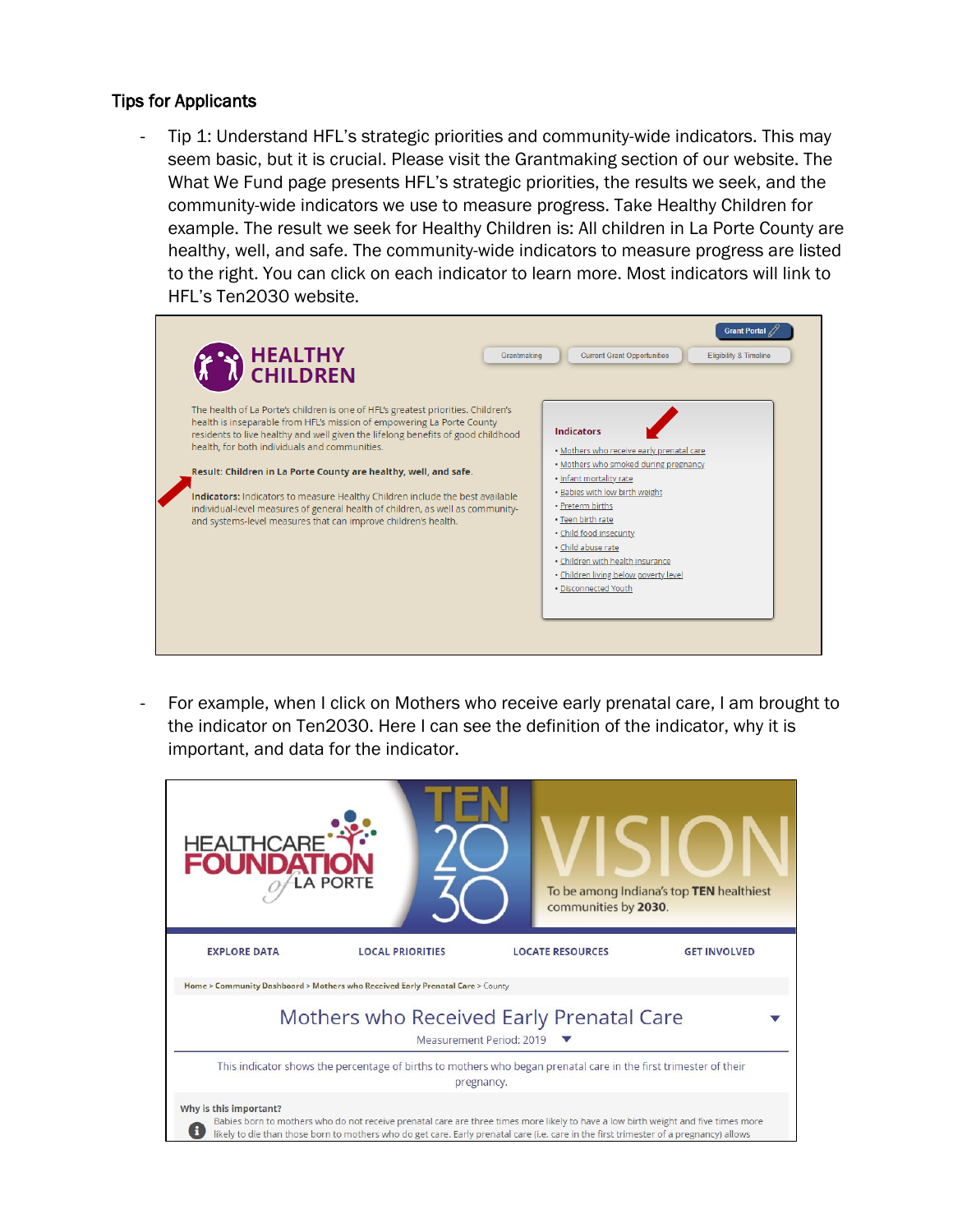- Tip 2: Craft a brief and informative project/program summary. This is one of the most important elements of your application. It identifies the target population, the result you seek, and the approach. Imagine if someone only saw this section of your application. Would they understand your project or program? Would they understand who it will impact, what you aim to accomplish, and how you plan to do so?
- Tip 3: Carefully select indicators. In the application, we ask that you select 1 to 3 indicators. Review the indicator definitions and why they are important on Ten2030 and determine if your proposed project or program will contribute to making a difference in that indicator. For example, let's say that I am proposing a program to provide healthy meals to students from low-income families. When I look at the indicators for Healthy Children, I may want to select child food insecurity and children living below poverty level at first glance. However, if I learn more about the indicators, I will see that my project has the potential to contribute to impact for child food insecurity, but that it most likely will not impact the percentage of children in our county who are living below the poverty level.
- Tip 4: Use the Results Based Accountability™ (or RBA™) resources on HFL's website and instructions in the application form to help you develop your performance measures and targets. Performance measures and targets can be challenging for first time applicants as well as seasoned grant writers.

| Home | About               | Grantmaking                       | <b>HFL Initiatives</b>          | <b>Conference &amp; Learning Center</b>     | <b>Press Room</b>         |
|------|---------------------|-----------------------------------|---------------------------------|---------------------------------------------|---------------------------|
|      | <b>What We Fund</b> |                                   |                                 |                                             | Grant Portal $\mathbb{Z}$ |
|      |                     | Grantmaking                       | <b>Grant Opportunities</b>      | Eligibility & Timeline<br>Forms & Documents | FAQs/Tutorials            |
|      |                     | <b>HEALTHY</b><br><b>CHILDREN</b> | <b>HEALTHY</b><br><b>LIVING</b> | <b>HEALTHY</b><br><b>MINDS</b>              |                           |

You can access these resources by clicking on FAQs/Tutorials. We have a downloadable RBATM Overview and RBATM Project/Program Summary Template to help you. The application form also includes instructions to assist.

| Results-Based Accountability™ (RBA™)                                                                                                                                                                                                                                                                                                                                                                                                                                                                                                                                                                                                                                                                                                                                                                                                                                                                   |                                                               |
|--------------------------------------------------------------------------------------------------------------------------------------------------------------------------------------------------------------------------------------------------------------------------------------------------------------------------------------------------------------------------------------------------------------------------------------------------------------------------------------------------------------------------------------------------------------------------------------------------------------------------------------------------------------------------------------------------------------------------------------------------------------------------------------------------------------------------------------------------------------------------------------------------------|---------------------------------------------------------------|
| Results-Based Accountability™ (RBA™) is a disciplined way of thinking and<br>acting to improve entrenched and complex social problems. Communities use<br>RBA™ to improve the lives of children, youth, families, and adults. RBA is also<br>used by organizations to improve the effectiveness of their programs.<br>RBA™ starts with the ENDS in mind and works backwards to MEANS. The<br>approach focuses on community-level conditions of well-being that leaders<br>agree to be accountable for achieving, and then uses common sense steps to<br>organize collective action to make a positive impact. RBA Overview.<br>These documents provide background and guidance for how potential grantees<br>should use Results-Based Accountability™ (RBA™) to create their grant<br>proposal. RBA™ is a disciplined way of thinking and acting to improve<br>entrenched and complex social problems. | <b>RBA™ Overview</b><br>RBA™ Project/Program Summary Template |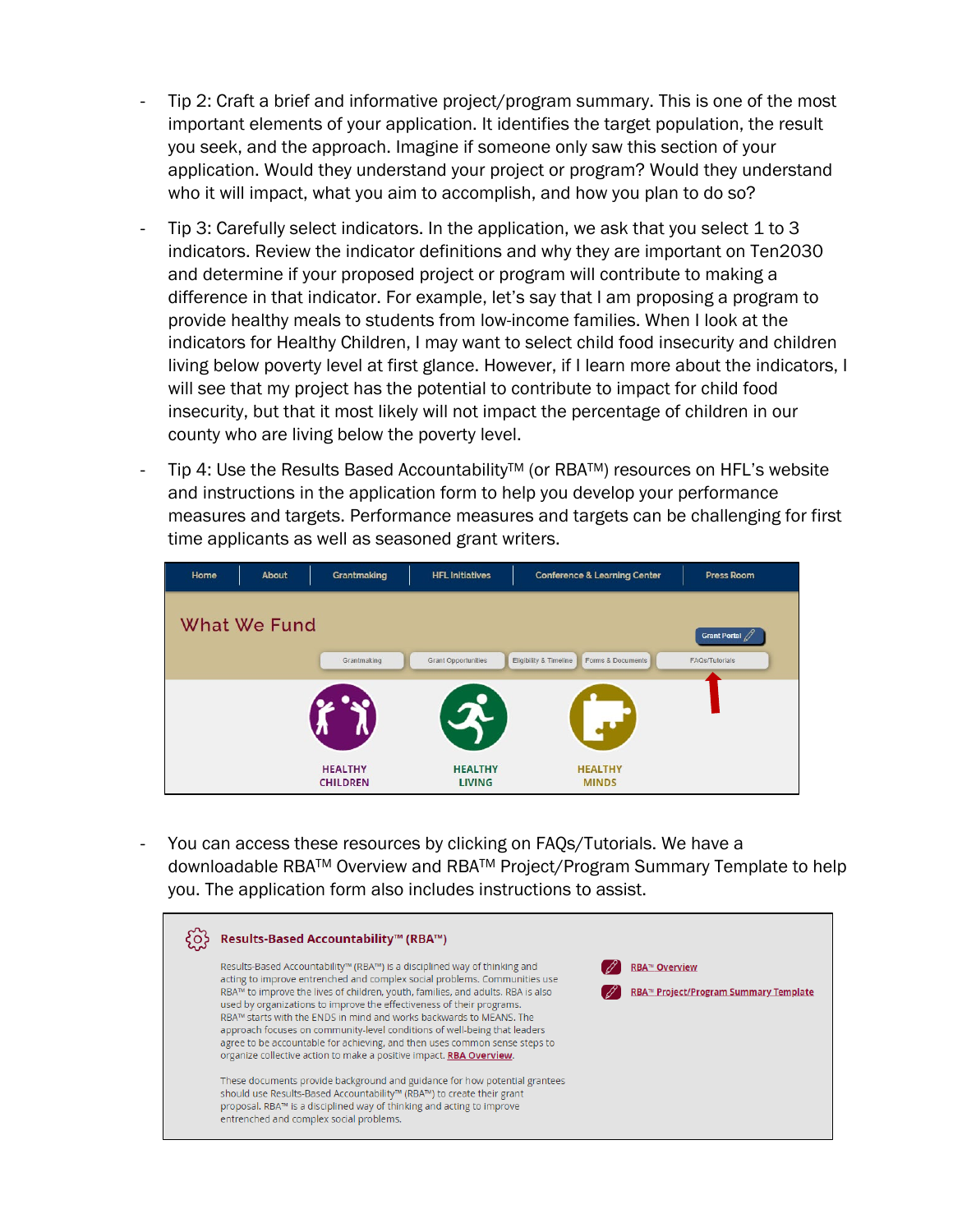- Tip 5: Plan how you would communicate HFL's support for your project or program if you were awarded a grant. This year, we have a new question on our application form: How will you communicate HFL's support for your project? This may involve a media release, social media strategy, or in my example of healthy meals for students, the inclusion of a sticker on the meal box with HFL's logo and the text: The Healthy Meals program is supported by a grant from Healthcare Foundation of La Porte. Please reference HFL's Grantee Communication Guidelines and Resources on our website, found in the Forms & Documents section.
- Tip 6: Research promising practices on Ten2030. Remember our challenge to you! You can do this in a few ways.



One way is to go to Locate Resources and select Explore Promising Practices.

- Another way is to access Promising Practices when you explore an indicator. You will find promising practices listed as related content toward the bottom of the page.

| Related Content for: Mothers who Received Early Prenatal Care |                                                  |                                                                                                                                   |  |  |  |
|---------------------------------------------------------------|--------------------------------------------------|-----------------------------------------------------------------------------------------------------------------------------------|--|--|--|
| Indicators                                                    | Promising Practices MORE $\rightarrow$           | Community Resources MORE $\rightarrow$                                                                                            |  |  |  |
| <b>• Infant Mortality Rate</b>                                | • Putnam County Early Entry into                 | * Insurance - Prenatal Care -<br>HealthLinc <b>Q</b><br>* Insurance - Prenatal Care - Healthy<br>Communities of La Porte County 9 |  |  |  |
| * Babies with Low Birth Weight                                | Prenatal Care-WIC                                |                                                                                                                                   |  |  |  |
| • Preterm Births                                              | • Canada Prenatal Nutrition Program<br>(CPNP)    |                                                                                                                                   |  |  |  |
|                                                               | * Prenatal Oral Hygiene (Dental<br>Hygiene Kits) | . Prenatal and Maternal Care -<br>HealthLinc <sup>O</sup>                                                                         |  |  |  |
|                                                               | • Prenatal Plus Program                          | <b>• Maternal Care Services - Northwest</b>                                                                                       |  |  |  |
|                                                               | * BabyFirst Solano                               | Health La Porte 9                                                                                                                 |  |  |  |
|                                                               | • Centering Pregnancy Program                    | • Prenatal Vitamins - La Porte County<br>Health Department 9                                                                      |  |  |  |